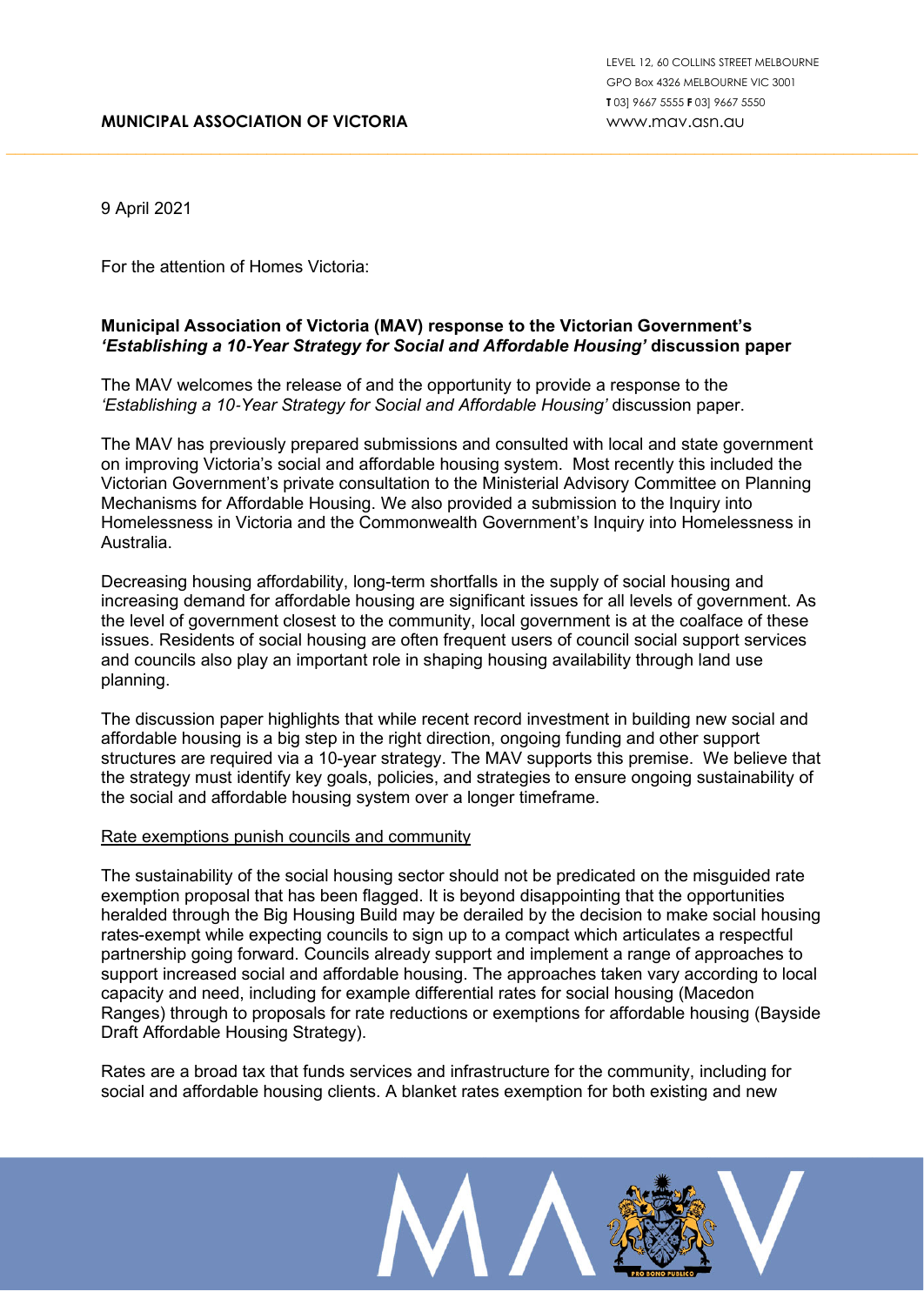social housing shifts the burden of paying for social and affordable housing from the State onto local government when it is a State Government responsibility. Adding to the burden, councils do not have the same capacity to raise revenue as the State government. Local government rates account for around 3.6 per cent of tax collected in Australia. Rate capping and communities' capacity to pay limit Victorian councils' ability to raise funds to cover the increased costs of additional service provision. The proposal to make social housing ratesexempt risks alienating councils as they grapple with the financial implications of this loss of revenue in the face of ever-increasing demand for services.

#### Building council capacity

Capacity building for councils has been supported through programs such as Social Housing Investment Planning Project (SHIPP). This particular program has built a strong foundation for increasing knowledge of need and understanding of the levers for increasing housing stock. The level of understanding at local level has been raised through the briefings, strategies and position papers councils have developed and adopted over the past couple of years. This investment in capacity building could be extended to support more councils in the development of strategies which engage service provider stakeholders as well as the broader community. A better resourced local government sector will have the capacity to support local design and delivery of a sustained communication strategy on the vision '*for all Victorians to have access to safe, affordable and appropriate homes"* and what this means in local communities. This public narrative must be led by Homes Victoria and delivered in partnership with all stakeholders.

#### Environmentally sustainable design

Sustainability and high-quality design of new homes is key. Building to environmental and universal design principles means that housing can meet the changing needs of people, households, and communities and protect connections to place and community.

The Government's commitment to a 7-star NatHERS rating for new builds is welcome. Consideration must be given to assessing the Environmentally Sustainable Design (ESD) and energy efficiency outcomes that go beyond a 7-star rating. This is critical to ensure that ongoing costs of housing remain affordable, and to better protect the health of residents as the climate changes.

Requiring new buildings to meet ESD and universal design principles will contribute to community acceptance and support for affordable and social housing. The leadership from state government will provide certainty for developers and councils and will establish a critical foundation for sustainable housing as well as appropriate homes for people as needs and capacities change.

#### The planning system

Despite strong council commitments to facilitating affordable housing through the voluntary agreement process, there has been poor outcomes for negotiated contributions. The process is resource intensive for councils and developers. Important considerations for using the planning system to deliver affordable housing include ensuring that:

- provisions contain mandatory (rather than discretionary) requirements for new social and affordable housing so that there is certainty and clarity for landowners, developers and planners
- provisions provide for land, dwelling, and / or cash affordable housing contributions and allow councils to specify the preferred form the contribution will take